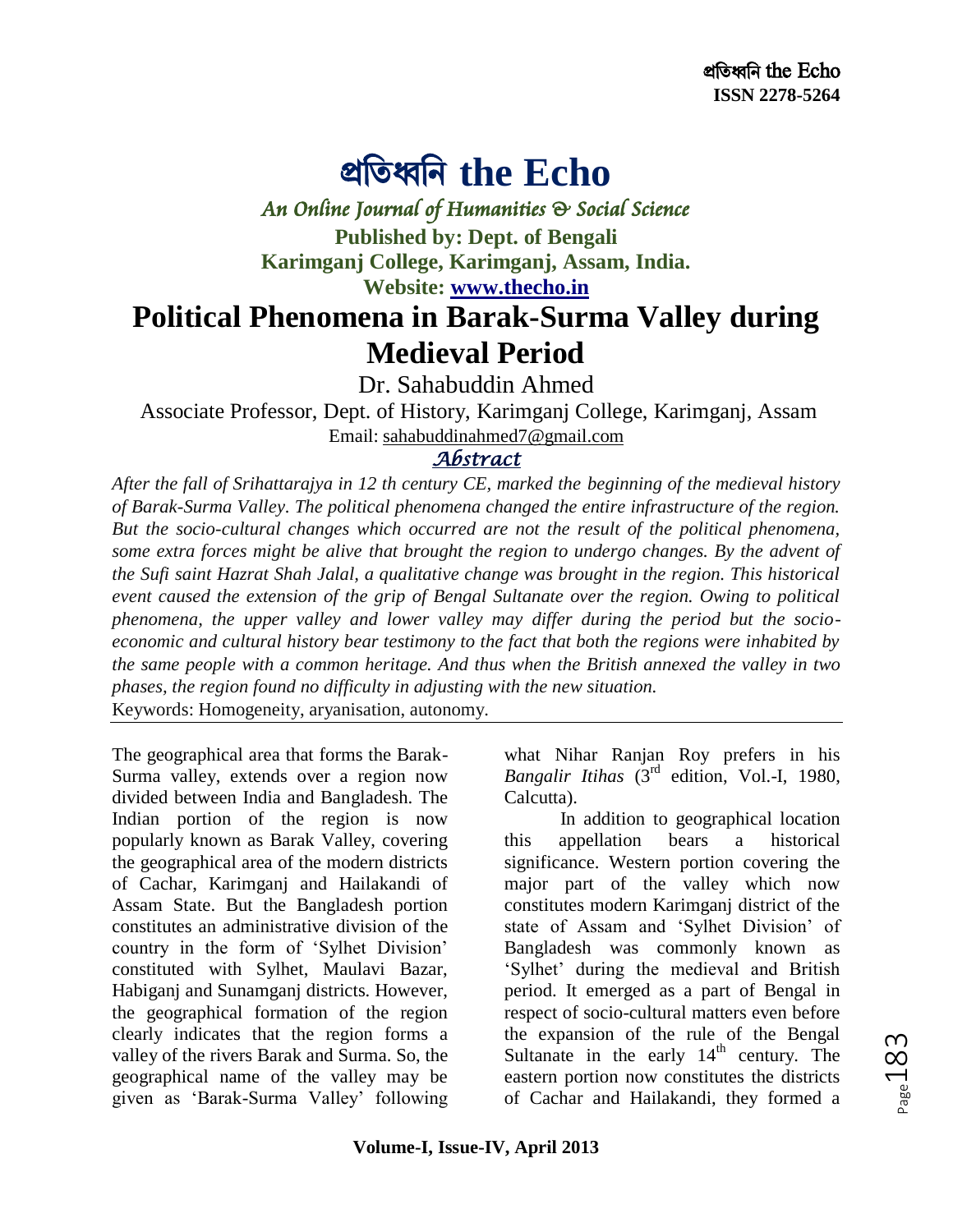part of Tripura kingdom and Dimasa kingdom during the early and late medieval period respectively, but both the portions underwent socio-cultural changes during the period under review in the same process despite of their political differences. The historical significance lies in the cultural homogeneity.

Again, the political development in the super structure of a region or a country generally to a large extent, castes its influence on the changes in the infrastructure. But in case of Barak-Surma valley, we have encountered with a problem of different nature. The socio-cultural changes which occurred during the period under review are not the results of the political influences. Some extra political forces might be so alive that it brought even the ruling family at least in the case of eastern portion of the region to undergo changes along with the process of development that came from within (J. B. Bhattacharjee, 'Sequence of development in North East India', 1988, New Delhi).

The decline of *Srihattarajya* in the  $12<sup>th</sup>$  century CE marked the beginning of the medieval history of the Barak-Surma Valley. The political phenomena of the Barak-Surma Valley has been proceeded under two part: Lower Valley and Upper Valley. Geographically, lower valley included modern Karimganj district of India and ‗Sylhet Division' of Bangladesh comprising of Sylhet, Maulavi Bazar, Habiganj and Sunamganj districts. The Muslim rule in the Lower valley began in 1303 CE and continued till 1765 CE when the region went under the virtual rule of the East India Company. The name of the famous *Sufi* saint Hazrat Shah Jalal is associated with the conquest of sylhet by the Muslims during the reign of Sultan Shamsuddin Firuz Shah of Lakhnauti. The Muslim army conquered Gaur kingdom and Taraf Principality during the reign of Shamsuddin Firuz Shah. Then

bit by bit the whole of Lower Valley, except Jayantia kingdom and southern portion of Karimganj district which remained under an autonomous rule and Tripura state respectively. The Lower Valley or Sylhet remained under the sultans of Bengal either as independent or subordinate to the Delhi sultanate up to the rule of Akbar, when Bengal was annexed to the Mughal empire (Md Abdul Aziz, *Brihattara Sileter Itihas,* edited, 1997, Dhaka).

During the period in between the annexation of Bengal and that of Sylhet some *pathan* chiefs independently ruled over some petty states in the region. After the annexation of Sylhet to the Mughal empire, it was organised as an administrative unit named *Sarkar* under the *Subah* of Bengal of the Mughal empire. This system continued up to 1717 CE when the *Subadar* of Bengal became virtually an independent ruler (Quazi Mohammad Ahmed, *Srihatta Darpan,* 1886, Sylhet).

The history of the upper valley is directly connected with the history of the state of Tripuris. Aryanisation in the upper valley started in the  $5<sup>th</sup>$  century CE. From13th century onwards, the plains of the upper valley were parceled into small principalities, emerged out of the ruins of ancient *Srihattarajya* and became a prey between two strong powers – The Dimasa on the north and Tripura on the south. However, the Koches invaded the Dimasa kingdom, plains of Cachar and Hailakandi and extended their sway upto the border of modern Tripura state. The Koches ruled the plains of upper valley till it was supplanted by the Dimasas. The Dimasas first ruled the plains of upper valley from Maibong, now in N.C. Hills,but they then shifted their capital to Khaspur in modern Cachar in early  $18<sup>th</sup>$ century CE. The Dimasas named their kingdom as *Hedambarajya.* This Dimasa state was annexed by the British in 1832 CE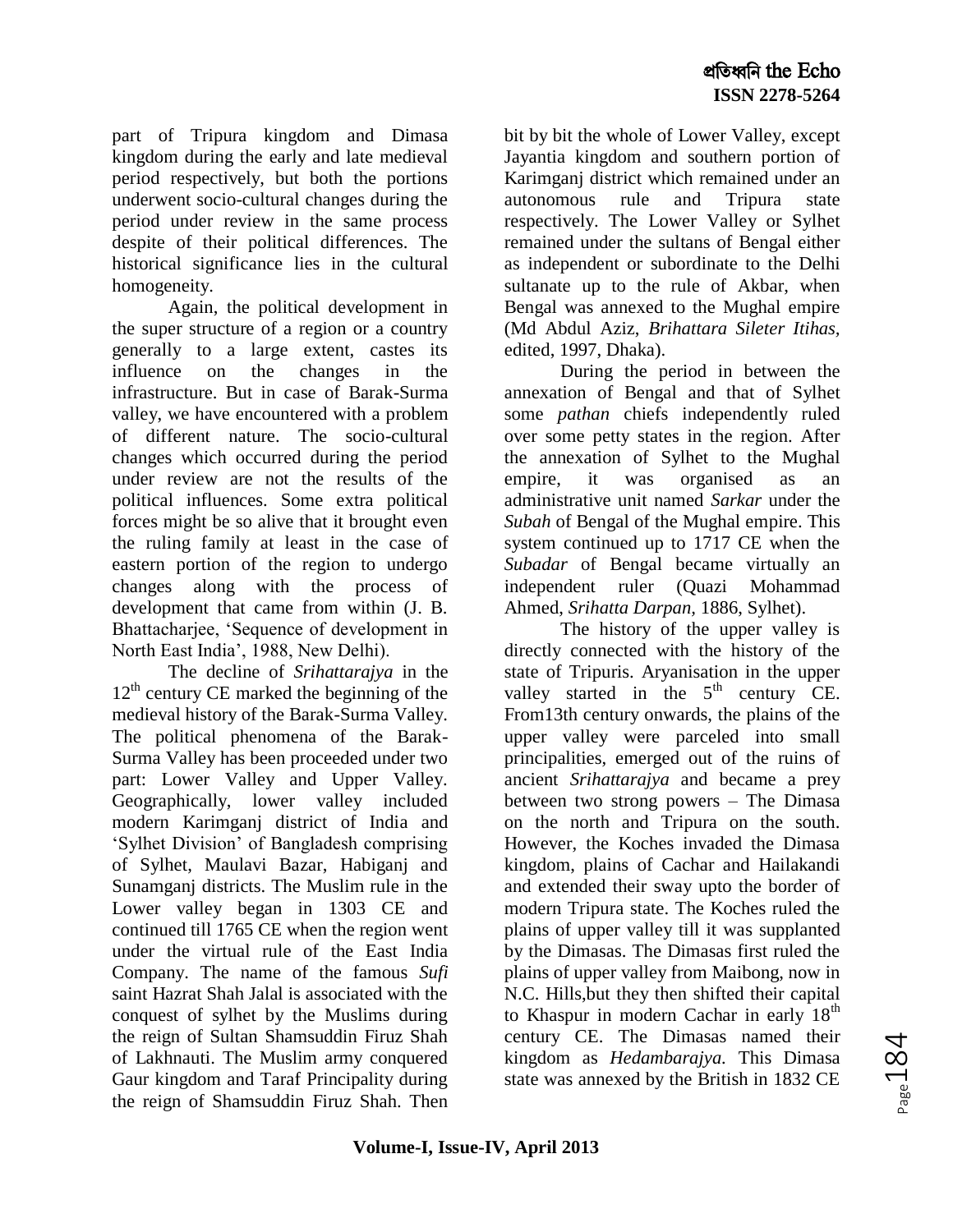(U.C. Guha, *Kacharer Itibritta,* 1921, Calcutta).

As regards the administrative system of lower valley, it is found that it was an *Arsah* during the pre-Mughal and a *Sarkar*  during the Mughal period and a *Chakla* during the rule of the independent *Nawabs* of Bengal. The characteristics of the provincial administration of Delhi are discernible in the administrative system that was followed in the lower valley during the medieval period (Achyut Charan Choudhury, *Srihatter Itibritta*, 1917, Sylhet).

In upper valley during the medieval period, three administrative systems viz-the Tripuri, Koch and Dimasa were successively continued. The kingship in the Tripura state was based on the divine origin theory and was hereditary. The Tripuri community was divided into twelve *Halams* or groups. In course of time, the Tripuri king followed the Muslim administrative principles then prevailed in Bengal. However, the various tribes other than Tripura living in the state enjoyed local autonomy under their chiefs. The revenue from the plains and gifts and tributes from the tribes were the main sources of income of the kings (FA Qadri, Society and Economy in North-East India, ed. Vol-2, 2006, Shillong).

The Koch state in Cachar was established by Chilarai in 1562 CE and remained in existence till 1745 CE. The administration of the Koch state in the upper valley is an example of the medieval polity formation by a Hinduised branch of the Bodo family of the Tibeto Burman race with its epicenter at Koch Behar, far away from Cachar. At the initial stage a military rule was imposed on the conquered country. A feudatory character was given to the military ruler in course of time. But in the last stage, the feudatory ruler in course of time severed all relations with the central authority and styled himself as *Raja* (J.B. Bhattacharjee, Social and Polity Formation in Pre-Colonial North-East India, 1991, New Delhi).

The Dimasa-Kachari state of upper valley was a monarchical form of state based on the divine origin theory. The functional authority of the state was vested in the *patra* and *Bhandari*. The *Rajdarbar* or royal assembly consisted of two wings-*Mel* and *Ul* meant for the subjects in the plains and hills respectively. In the judicial administration both Hindu and Muslim Laws were followed. The North Cachar Hills were ruled by a *Senapati* appointed by the king. In revenue administration *Khel* system was adopted which means a sort of social responsibility of paying revenues.

However, the upper valley remained totally outside of the Turkish or the Mughal rules during the whole period beginning with the establishment of the Turko-Afghan rule in the lower valley and ending with the annexation of the Hedamba kingdom by the British in the early  $19<sup>th</sup>$  century. But the cultural synthesis and racial assimilation continued in the region almost in the same manner as in lower valley which was under the Turkish or Mughal rules. In other words, a pan Indian cultural formation continued in upper valley also (Sharifuddin Ahmed, ed. ‗Sylhet-History and Heritage', 1999, Bangladesh Itihas Samiti, Dhaka).

The political history of upper valley and lower valley may differ during the period under review. But the socioeconomic and cultural history bear testimony to the fact that both the regions were inhabited by the same people with a common heritage. At present also the Barak-Surma valley does not belong to a single political unit, the plain of Cachar along with present day Karimganj district forms an integral part of Indian union whereas the major part of Sylhet district is in Bangladesh. But inspite of political isolation, social boundary of the valley still incorporates both the parts and the people